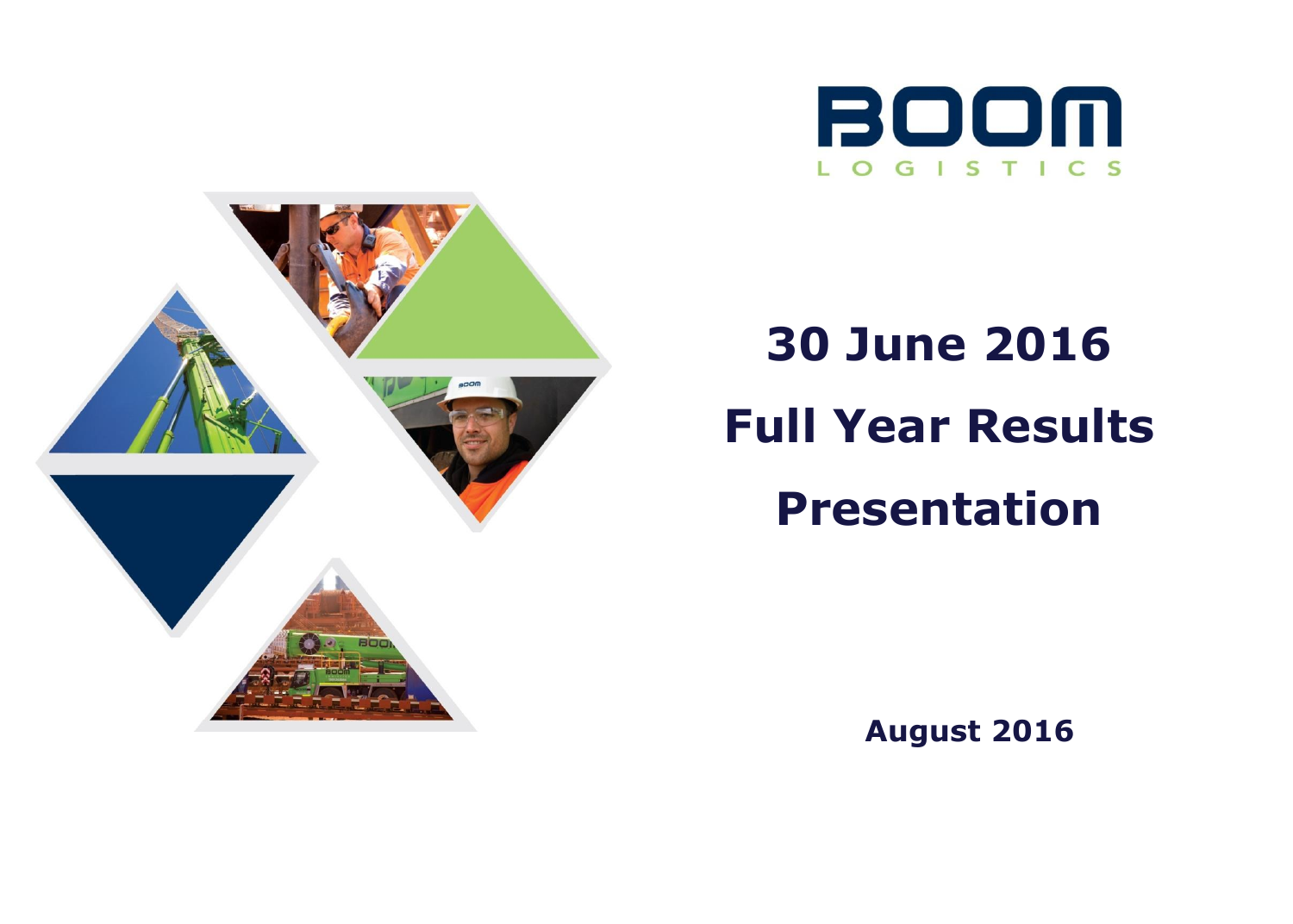### **Results Overview**

#### **Operating Results Stabilised**

- $\blacksquare$  Total Revenue of \$152.3m (FY15: \$206.6m)
- Trading EBITDA of \$11.2m (FY15: \$14.6m), with H2 FY16 trading EBITDA of \$4.5m compared to \$2.6m in H2 FY15
- Operating costs down 25% delivering improved margins:
	- **Trading Gross Margin of 28.2% versus 26.1% in FY15**
	- **Trading EBITDA Margin of 7.4% versus 7.2% in FY15**
- Non-cash impairment charge of \$18.4m (FY15: \$20.8m) (\$17.5m booked at 31 December 2015 with a further \$0.9m booked in H2 against assets held for sale)
- Net Loss After Tax of \$30.2m (FY15: loss of \$36.9m)
- Free cash flow at \$22.2m versus \$20.4m in FY15
- Gross syndicated debt at \$51.0m down from \$78.4m at 30 June 2015
- Net Tangible Assets per share at 35 cents (30 June 2015: 41 cents)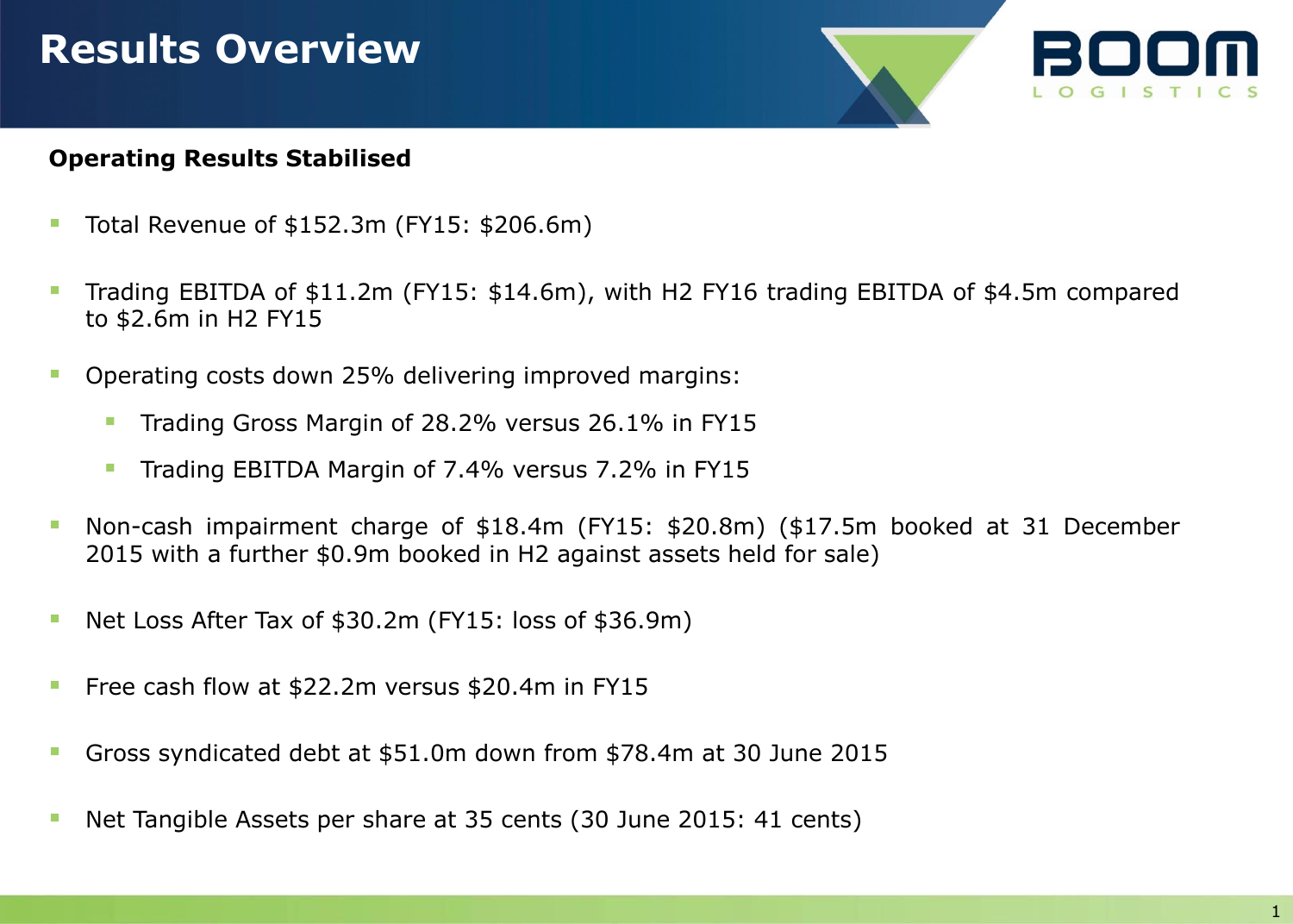## **Market Conditions**



- Conditions have remained difficult with major resources companies reducing their demand and a general oversupply of equipment in the market ensuring pressure on pricing and payment terms. Resources companies are also reviewing their operating models which can provide both opportunities and uncertainty
- There has been a corresponding increase in the availability of labour in some markets which has allowed labour agreements to be renegotiated and developed to improve flexibility and lower overall labour costs per hour
- Major projects in the LNG sector are near completion resulting in lower revenues in that sector and increased availability of equipment
- Whilst the Federal election has caused some delays in projects the overall infrastructure pipeline is solid and the windfarm project pipeline is strong from calendar year 2017
- The used equipment market weakened during the 2<sup>nd</sup> half of the year with transport assets most adversely affected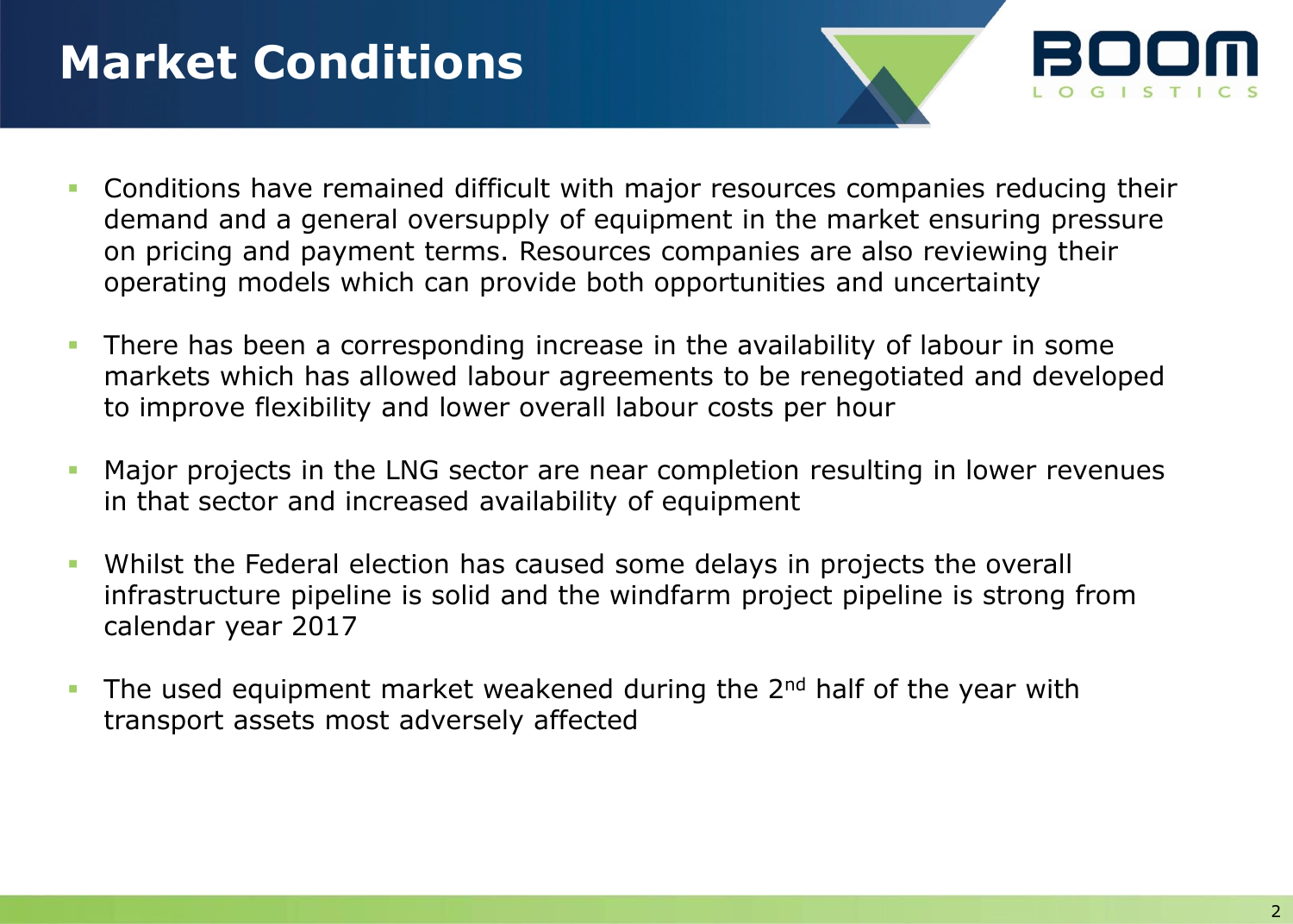### **Operating Profit**

|                                                                                                                        |     | $30$ -Jun-16   | 30-Jun-15                           | Change |    |                                                                                                      |  |  |
|------------------------------------------------------------------------------------------------------------------------|-----|----------------|-------------------------------------|--------|----|------------------------------------------------------------------------------------------------------|--|--|
|                                                                                                                        |     | $$^{\prime}$ m | $\mathsf{S}^{\mathsf{I}}\mathsf{m}$ | %      |    |                                                                                                      |  |  |
| <b>Revenue from Services</b>                                                                                           |     | 152.3          | 203.3                               | $-25%$ |    | Margin improvement achieved from successful cost<br>reduction and restructuring initiatives:         |  |  |
| less: Direct Expenses                                                                                                  | (1) | (109.3)        | (150.2)                             | $-27%$ |    | - Trading Gross Margin improved by 2.1%                                                              |  |  |
| <b>Gross Profit</b>                                                                                                    |     | 43.0           | 53.1                                | $-19%$ |    | - Trading EBITDA Margin improved by 0.2%                                                             |  |  |
| GP%                                                                                                                    |     | 28.2%          | 26.1%                               |        |    |                                                                                                      |  |  |
| less: Indirect Expenses                                                                                                | (1) | (24.5)         | (28.4)                              | $-14%$ | 2. | Significant overhead restructuring, including                                                        |  |  |
| less: Central Costs                                                                                                    | (2) | (7.3)          | (10.1)                              | $-28%$ |    | national service functions, delivered the anticipated                                                |  |  |
| <b>Trading EBITDA</b>                                                                                                  |     | 11.2           | 14.6                                | $-23%$ |    | savings                                                                                              |  |  |
| Trading EBITDA%                                                                                                        |     | 7.4%           | 7.2%                                |        |    |                                                                                                      |  |  |
| less: Non-Trading Expenses                                                                                             | (3) | (1.8)          | (6.1)                               |        |    | 3. Non-trading expenses comprise:                                                                    |  |  |
| (Loss)/ Profit on Sale of Assets                                                                                       | (4) | (0.4)          | 3.2                                 |        |    | - Depot closure costs - \$0.3m                                                                       |  |  |
| Interest Income                                                                                                        |     | 0.1            | 0.1                                 |        |    | - Redundancy Costs - \$0.9m                                                                          |  |  |
| <b>EBITDA</b>                                                                                                          |     | 9.1            | 11.8                                | $-23%$ |    | - Fleet mobilisation costs post depot closures - \$0.3m<br>- Legal Fees - Glove and Barrier - \$0.3m |  |  |
| less: Depreciation and Amortisation                                                                                    |     | (19.6)         | (24.2)                              | $-19%$ |    |                                                                                                      |  |  |
| <b>EBIT (before Impairment)</b><br>less: Borrowing Costs<br>add: Tax Benefit<br>Net Loss after Tax (before Impairment) |     | (10.5)         | (12.4)                              |        |    | 4. \$16.1m of assets sold during the year at around                                                  |  |  |
|                                                                                                                        |     | (4.6)          | (8.0)                               | $-42%$ |    | book value. Assets sold during the year included a<br>higher proportion of non-core transport assets |  |  |
|                                                                                                                        |     | 3.3            | 4.3                                 |        |    | which attracted lower prices                                                                         |  |  |
|                                                                                                                        |     | (11.8)         | (16.1)                              |        |    |                                                                                                      |  |  |
| less: Impairment                                                                                                       |     | (18.4)         | (20.8)                              |        |    |                                                                                                      |  |  |
| <b>Net Loss After Tax</b>                                                                                              |     | (30.2)         | (36.9)                              |        |    |                                                                                                      |  |  |

**BOOM** 

LOGISTICS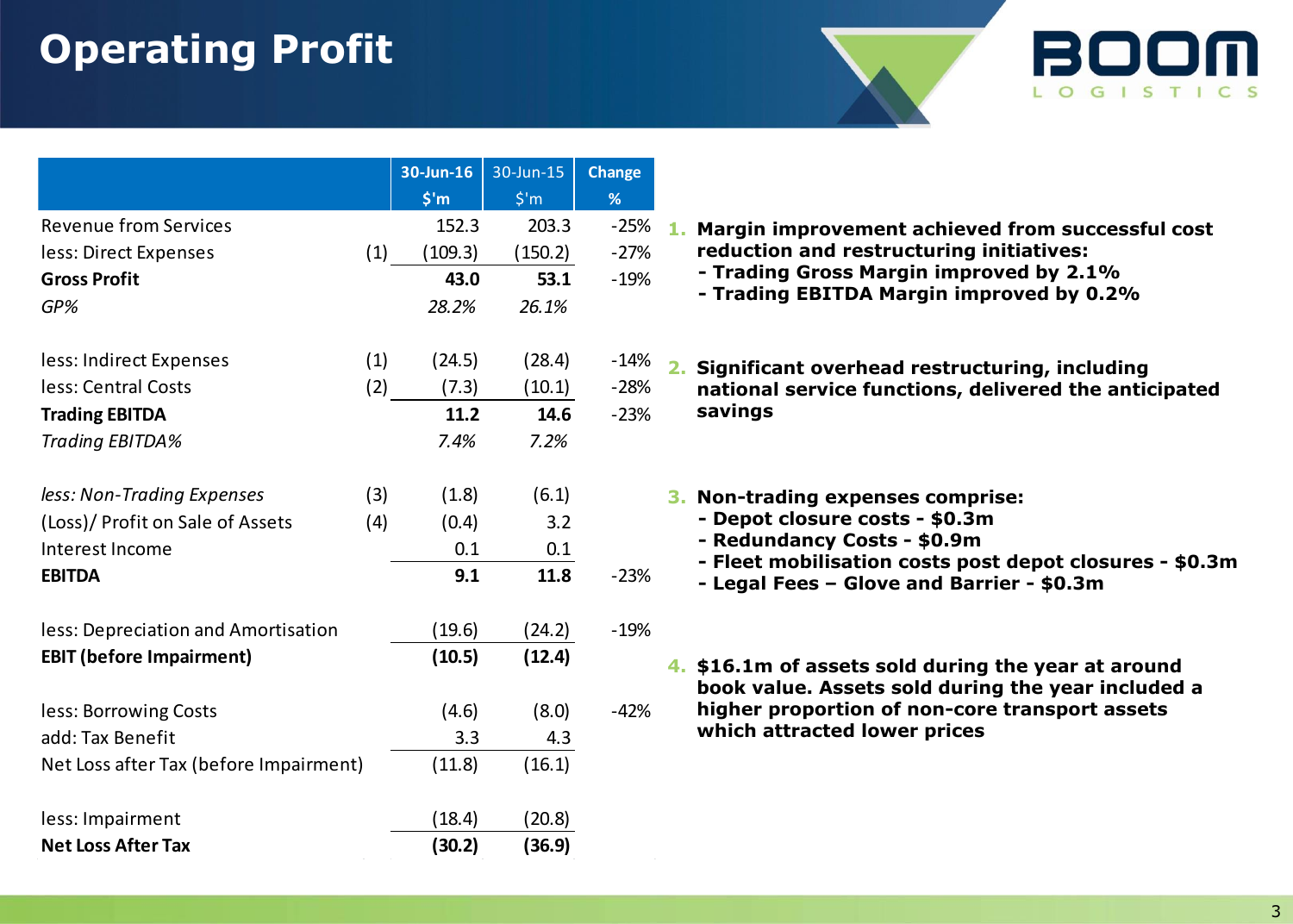### **Trading Performance**

#### **Revenue**

- Revenue from services has declined in the period due to:
	- Closure of unprofitable depots over the current and previous periods circa \$25m
	- Resources customers responding to market conditions by reducing demand, particularly in the coal sector. Impact at three resource focussed depots – circa \$19m
	- Lower major project activity in the current period circa \$19m
- Revenue decline balanced in part by growth in revenue earned across the broader business:
	- Increase in revenue of circa \$4m at two depots focussed primarily on infrastructure markets
	- Increase in revenue of circa \$8m combined across thirteen of nineteen depot locations

#### **Business Stabilised and Positioned for Growth**

- Significant cost savings have increased margins
	- Trading Gross Margin % up 2.1% on prior year as a result of more flexible cost structures that are better able to respond to volatile revenue
	- Trading EBITDA Margin % up 0.2% on prior year as a result of significant fixed overhead costs that have been taken out of the business
- Business now more resilient with a more consistent spread of contribution across the nineteen depot locations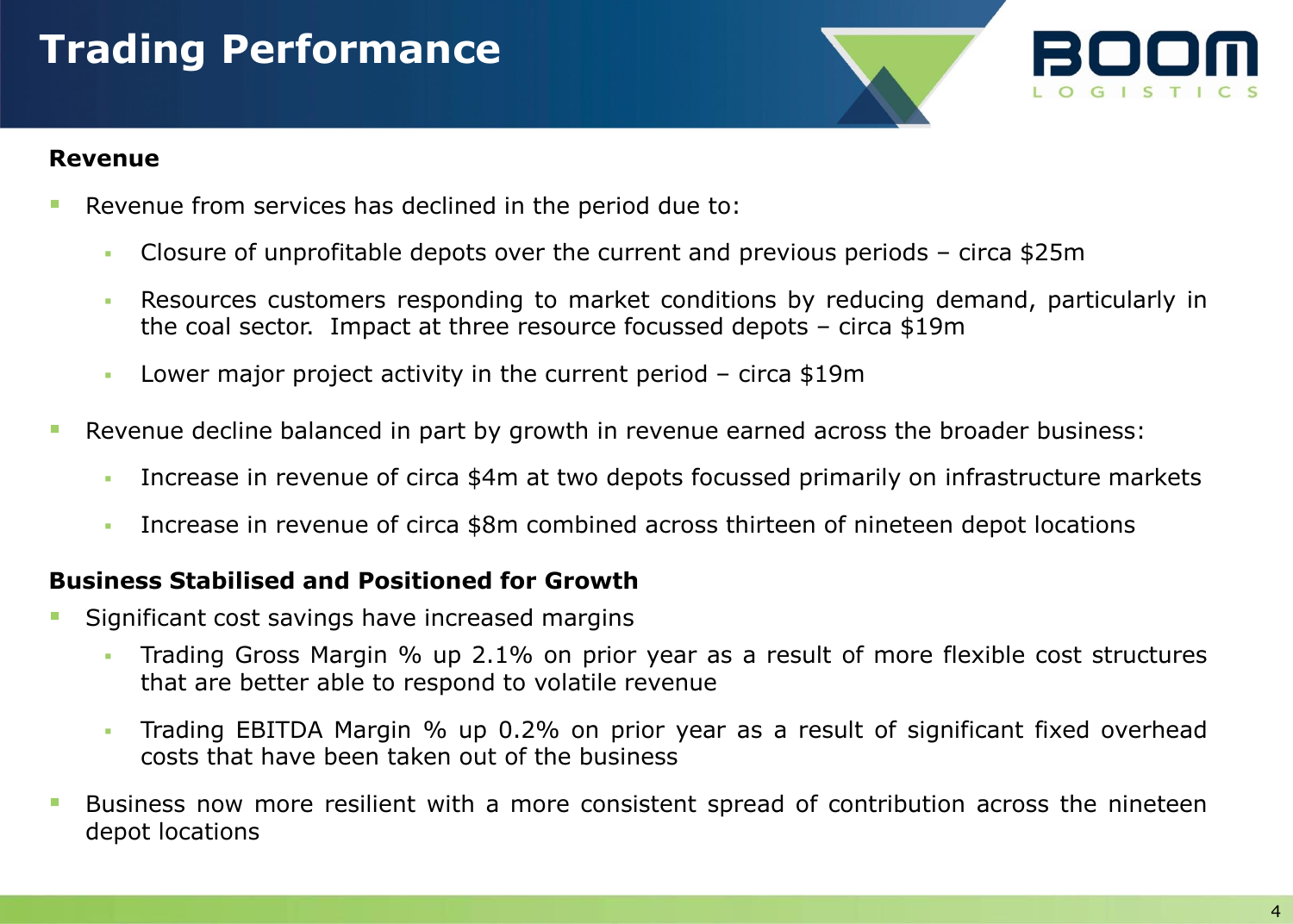### **Cash Flow Summary**

|                                                          |     | 30-Jun-16 | 30-Jun-15 | mvmt  |
|----------------------------------------------------------|-----|-----------|-----------|-------|
|                                                          |     | \$m\$     | \$m\$     | \$m\$ |
|                                                          |     |           |           |       |
| <b>Trading EBITDA</b>                                    |     | 11.2      | 14.6      | (3.4) |
| less: cash component of non-trading - expense in period  | (1) | (1.5)     | (3.2)     | 1.7   |
| less: non-trading - cash outflow for restructuring costs |     |           |           |       |
| provided on balance sheet at prior reporting date        | (1) | (2.9)     | (3.7)     | 0.8   |
| less: non-trading- cash outflow for employee leave       |     |           |           |       |
| entitlements associated with redundancies                | (1) | (1.0)     | (1.4)     | 0.4   |
| Movement in working capital                              |     | 6.6       | 8.0       | (1.4) |
| Cash Flow from Operations before interest and tax        |     | 12.4      | 14.3      | (1.9) |
| Interest paid (net of interest received)                 |     | (4.1)     | (5.8)     | 1.7   |
| Net cash provided by operating activities                | (2) | 8.3       | 8.5       | (0.2) |
| Purchase of property, plant, equipment and software      |     | (1.8)     | (8.4)     | 6.6   |
| Proceeds from the sale of plant and equipment            |     | 15.7      | 20.3      | (4.6) |
| Net cash provided by investing activities                | (3) | 13.9      | 11.9      | 2.0   |
|                                                          |     |           |           |       |
| Free cash flow                                           |     | 22.2      | 20.4      | 1.8   |
| <b>Net repayment of borrowings</b>                       | (4) | (27.4)    | (22.0)    | (5.4) |
| <b>Net Decrease in Cash</b>                              |     | (5.2)     | (1.6)     | (3.6) |

**1. Cash costs associated with nontrading activity were \$5.4m in period compared to \$8.3m in prior period**

BOOI

L O G I S T I C S

- **2. Cash flow from operations benefitted from strong working capital performance and reduction in interest payable consistent with debt reduction**
- **3. Asset sale proceeds generated from sale of surplus fleet marginally below expectations due to tightening of second hand market and retention of fleet for revenue generating opportunities in FY17.**

**Capital expenditure limited to 10 year rebuilds**

**4. Free cash flow funded significant debt repayments.** 

 **Debt amortisation requirements for FY17 are \$3.0m.**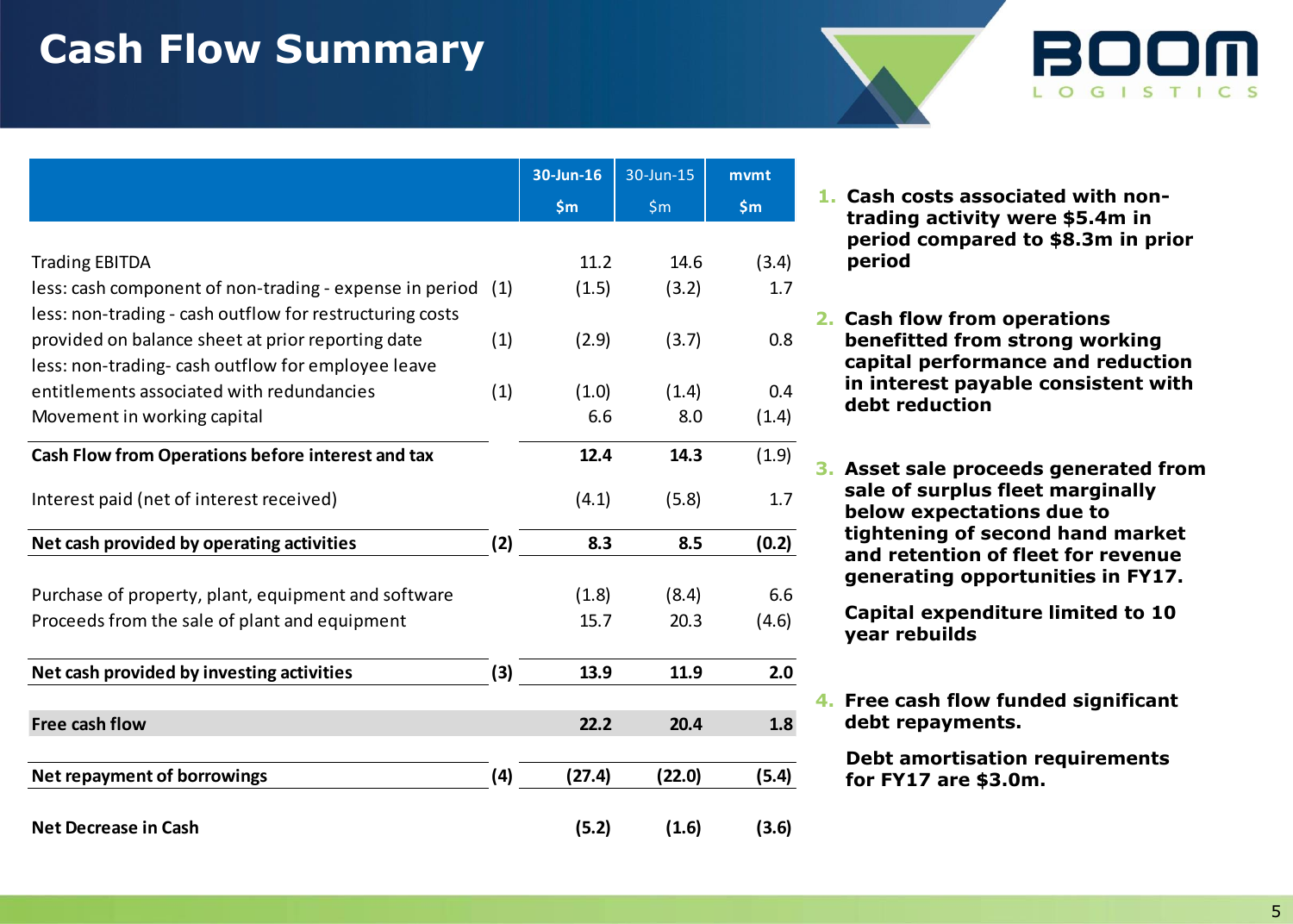### **Balance Sheet Analysis**

|                                      |     | 30-Jun-16 | 30-Jun-15 | mvmt   |
|--------------------------------------|-----|-----------|-----------|--------|
|                                      |     | \$m\$     | \$m\$     | \$m\$  |
|                                      |     |           |           |        |
| Cash                                 |     | 1.8       | 7.0       | (5.2)  |
| <b>Trade Debtors</b>                 | (1) | 29.1      | 40.7      | (11.6) |
| <b>Assets Held for Sale</b>          | (2) | 3.9       | 8.8       | (4.9)  |
| <b>Property Plant and Equipment</b>  | (2) | 206.9     | 253.3     | (46.4) |
| <b>Other Assets</b>                  |     | 6.7       | 8.2       | (1.5)  |
| <b>Total Assets</b>                  |     | 248.4     | 318.0     | (69.6) |
|                                      |     |           |           |        |
| Payables                             |     | 14.3      | 16.8      | (2.5)  |
| <b>Syndicated Debt</b>               | (3) | 51.0      | 78.4      | (27.4) |
| Pre paid borrowing costs             |     | (0.2)     | (0.4)     | 0.2    |
| Provisions                           |     | 10.4      | 15.5      | (5.1)  |
| <b>Other Liabilities</b>             |     | 4.8       | 9.4       | (4.6)  |
| <b>Total Liabilities</b>             |     | 80.3      | 119.7     | (39.4) |
| <b>Net Assets</b>                    |     | 168.1     | 198.3     | (30.2) |
| <b>Net Tangible Assets per Share</b> |     | 35 cents  | 41 cents  |        |
| <b>Gearing (Net Debt/ Equity)</b>    | (4) | 29%       | 36%       |        |

**1. Year end debtor day KPI was 3.5 days better than pcp. Testament to on going focus on working capital management throughout the business in a challenging environment**

LOGISTIC

- **2. Asset impairment booked in the year of \$18.4m:**
	- **- \$11.6m booked against carrying value of operating fleet (incurred in H1)**
	- **- \$6.8m booked against carrying value of assets held for sale (\$5.9m incurred in H1 with a further \$0.9m in H2)**
- **3. Significant debt reduction achieved from asset sales and tight working capital management. Net debt reduced to \$49.2m (FY15: \$71.4m)**

**4. Gearing reduced to 29%**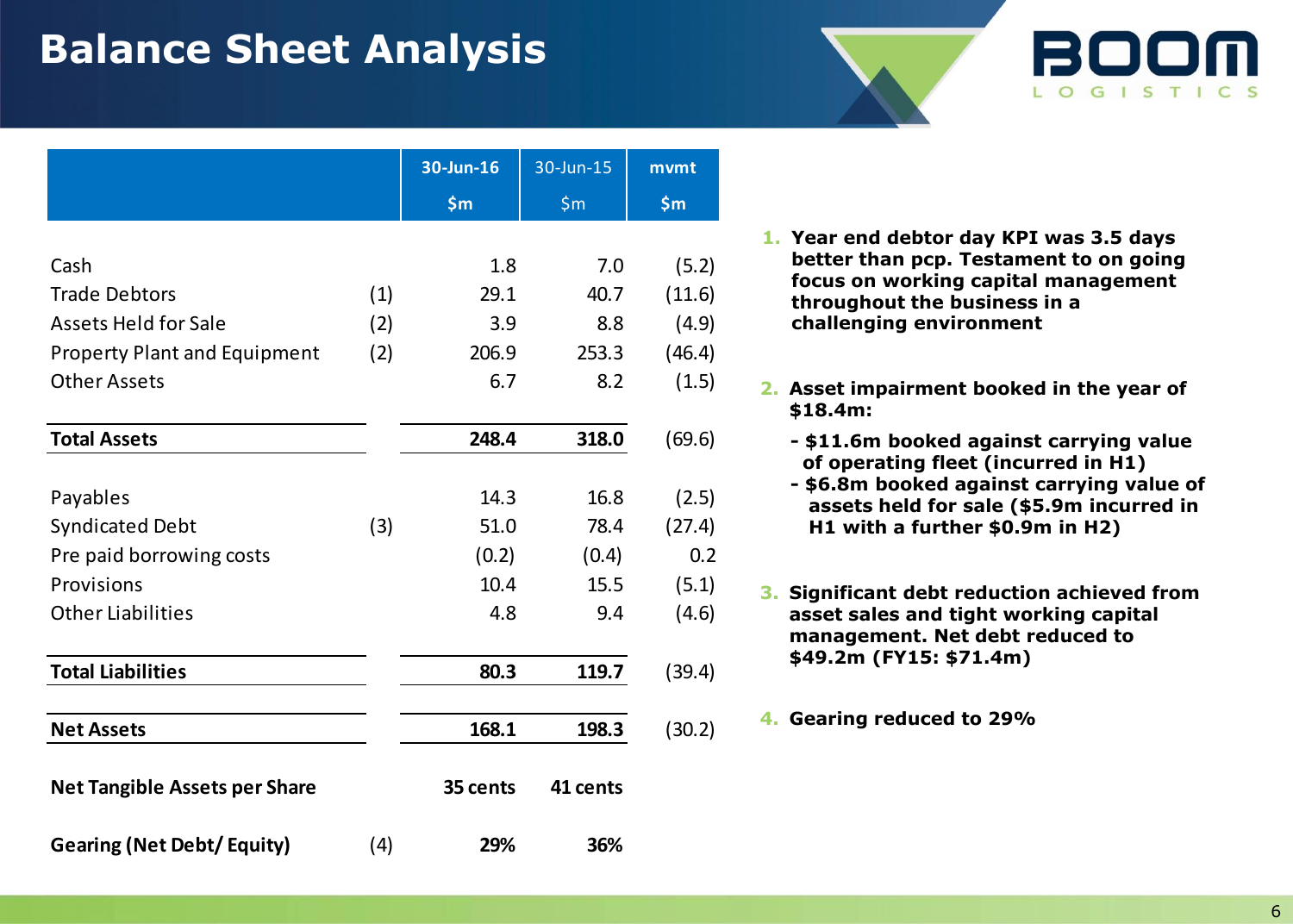

#### **Refinance Completed**

New long term finance package in place to support FY17 growth initiatives. New flexible \$57.5m package comprises three facilities

- A \$25m five year asset finance facility with De Lage Landen fixed interest rate. Loan to asset ratio of 66% applied to the transaction
- A \$12.5m three year syndicated bank facility with NAB and ANZ floating interest rate
- A \$20m three year securitised trade debtor lending facility with Assetsecure fixed fee with floating interest rate

#### **Key Features**

- Total amortisation requirement for FY17 of \$3.0m (\$0.25m per month). Amortisation requirement under old facility was \$7.5m per quarter
- Facility establishment fees less than 1% of total facility limit paid on draw down of facility on 2 August 2016
- **Borrowing costs comparable with old facility with greater flexibility**
- Share buy backs can be considered when ELR is less than 2.5 times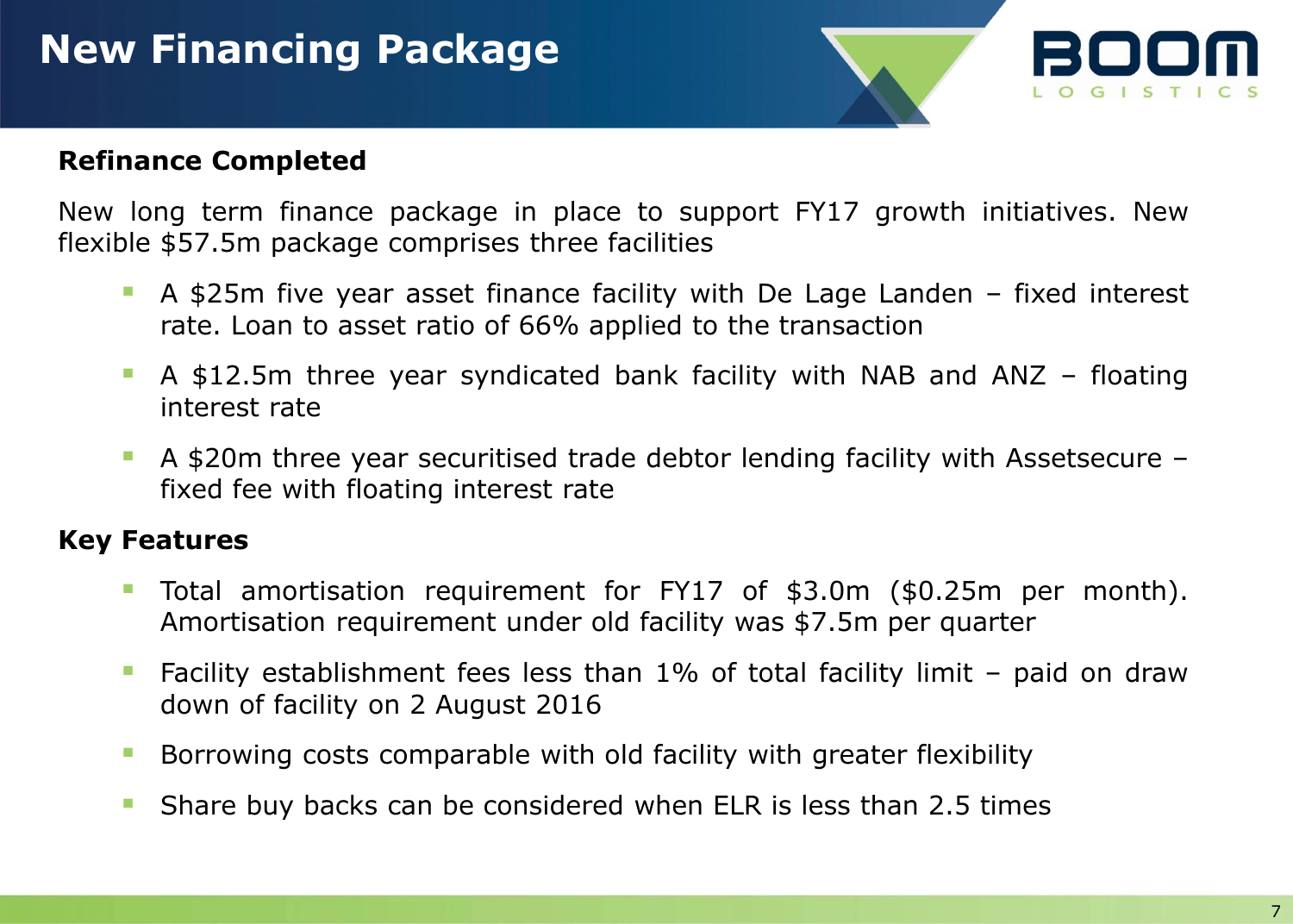Boom's priorities for FY17 are:

#### **Revenue Growth**

- Leverage critical mass in key geographies
	- success in May 2016 with BMA Blackwater contract supporting the Wesfarmers contract which started in August 2015. Solid pipeline of opportunities for FY17
- New market opportunities
	- expanding on Sydney infrastructure work completed in H2 of FY17 and developing a presence in other capital city markets
	- major project work and in particular maintenance contracts for wind farms as more of these projects come on line in FY17
- **Develop new services** 
	- expanding range of trades offered to customers as part of comprehensive service offering to new and existing customers
- **Build revenue for travel towers in telecommunications and energy sectors**
- Revenue growth underpinned by recruitment of high quality business development resources to drive strategic priorities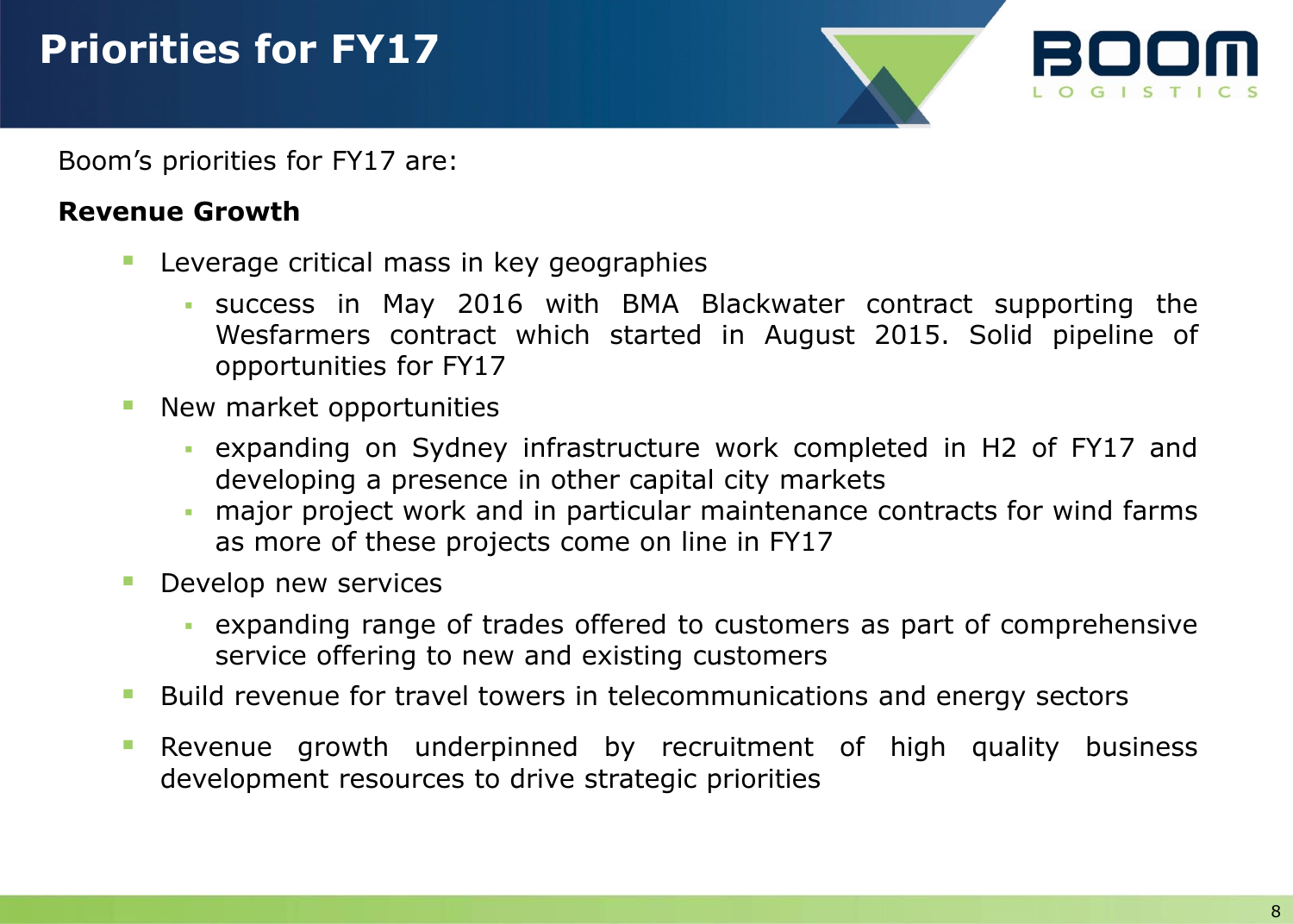Boom's priorities for FY17 are:

### **Margin Improvement**

- Capitalise on operational flexibility improvements to deal with volatile trading conditions
- Continue to improve labour agreements and the balance between full time and casual employees to maximise labour recovery
- **Work with key customers to expand services**
- **Continue to develop system and process enablers that deliver responsive and** flexible solutions for customers at lowest cost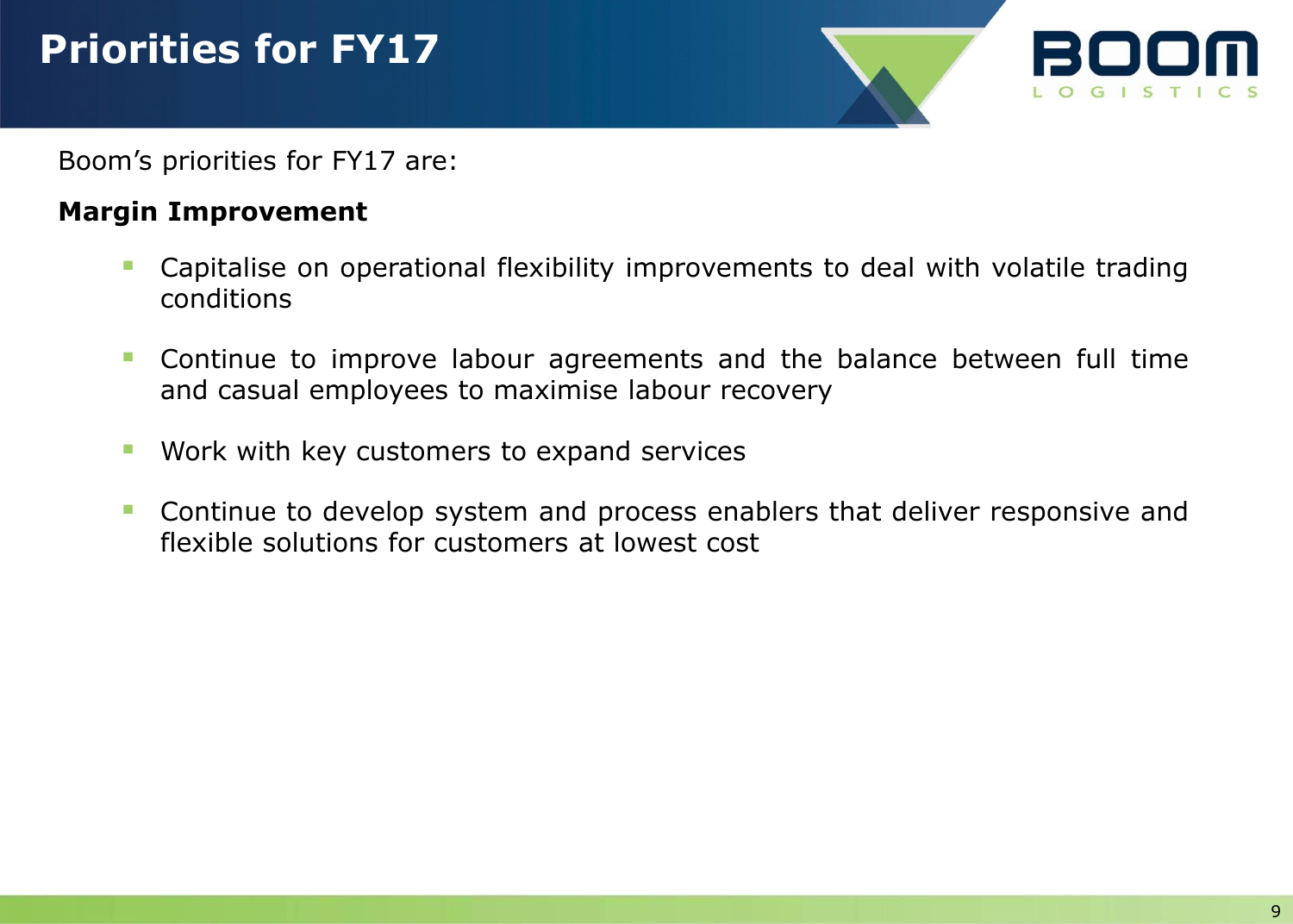Boom's priorities for FY17 are:

#### **Other Matters**

- New non-executive Director appointed with Chairman to retire prior to 2016 AGM
- **New executive remuneration arrangements for FY17 to provide more** transparent alignment with shareholders
	- Ability for executive to salary sacrifice fixed salary for equity Managing Director to sacrifice 1/3 of salary for share rights. Shares to be bought on market
	- 50% of any payments under STI scheme to be paid as ordinary shares, bought on market
	- Share options to be issued under new LTI scheme vesting condition to be absolute eps target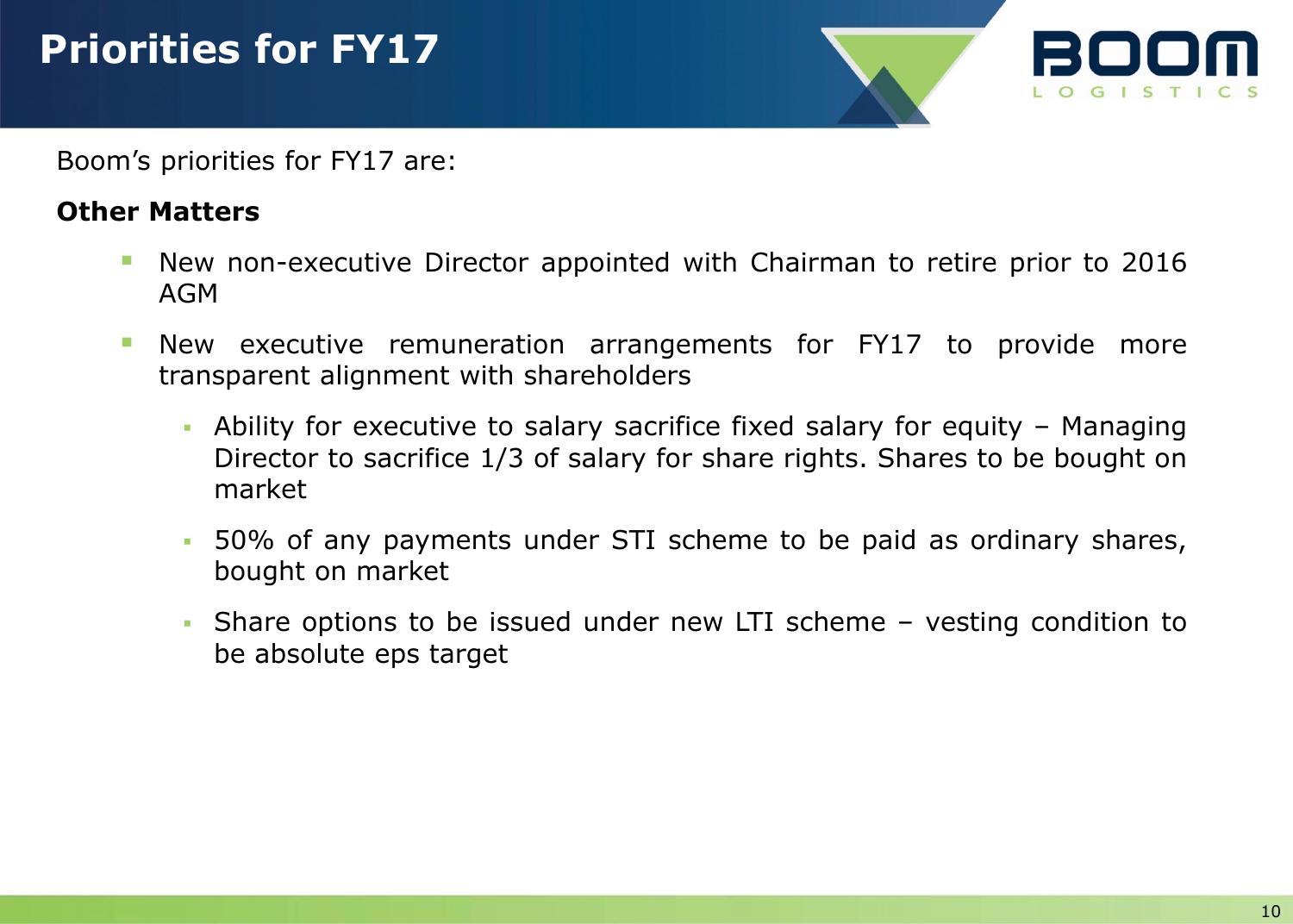### **Outlook**



#### **Outlook for FY17:**

- **Market remains challenging with no prospect of a rate recovery in the short term**
- Market conditions in resources expected to remain very tough. Building critical mass in key geographies important to profit regrowth in resources markets whilst more flexible labour resources will improve margins
- Additional growth to come from infrastructure, energy and telecommunications markets with rate of growth dependant on:
	- **Success in competitive tenders; and**
	- **Project timing**
- Pipeline of new customer activity is growing
- Expect H1 FY17 EBITDA to exceed H1 FY16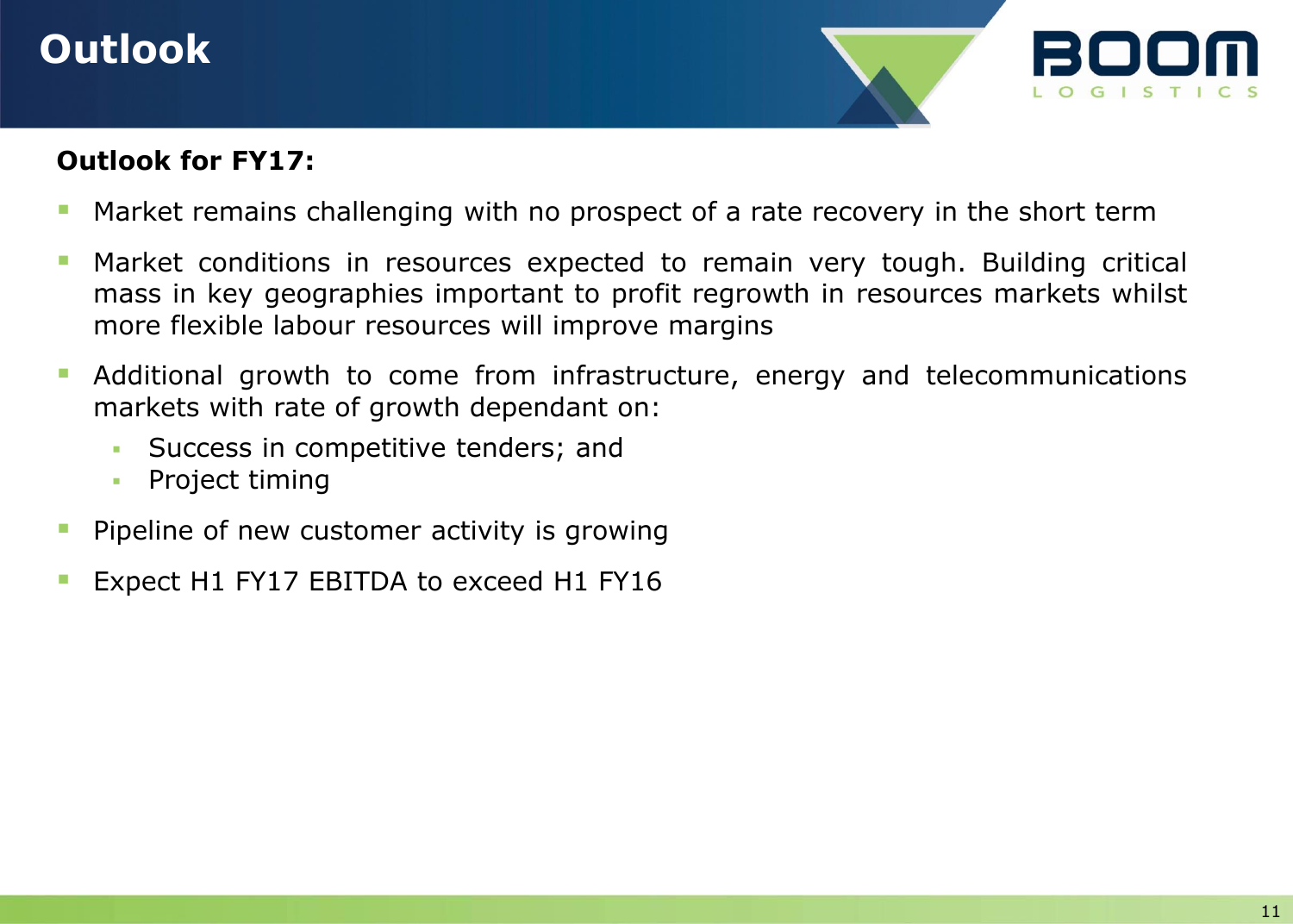### **Revenue Mix**



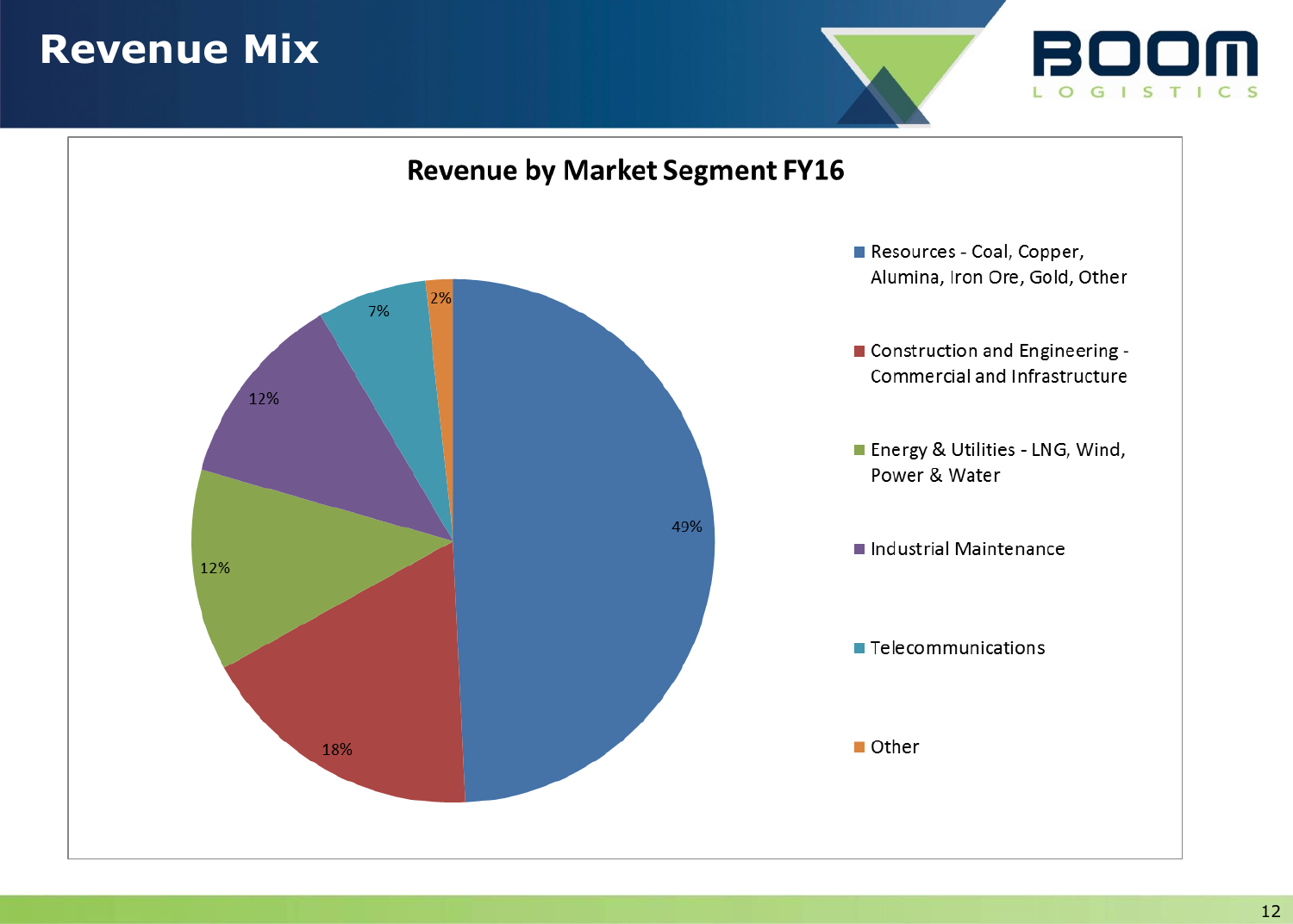### **Fleet Statistics**



|                                  | <b>Cranes</b> |                   |                | <b>Travel Towers</b> | <b>Other Assets*</b> |                   | Total <sup>^</sup> |
|----------------------------------|---------------|-------------------|----------------|----------------------|----------------------|-------------------|--------------------|
|                                  | <b>WA</b>     | <b>East Coast</b> | <b>WA</b>      | <b>East Coast</b>    | <b>WA</b>            | <b>East Coast</b> |                    |
| At 30 June 2015                  |               |                   |                |                      |                      |                   |                    |
| Number of Assets                 | 104           | 242               | 35             | 202                  | N/A                  | N/A               |                    |
| Value of Assets (\$'m)           | 80.1          | 99.1              | 6.6            | 50.9                 | 10.6                 | 14.8              | 262.1              |
| Year Ended 30 June 2015          |               |                   |                |                      |                      |                   |                    |
| Number of Assets Disposed        | 22            | 56                | 9              | 58                   | N/A                  | N/A               |                    |
| Cash Proceeds on Disposal (\$'m) | 6.8           | 9.3               | 0.2            | 1.6                  | 0.1                  | 2.3               | 20.3               |
| At 30 June 2016                  |               |                   |                |                      |                      |                   |                    |
| Number of Assets                 | 90            | 223               | 33             | 178                  | N/A                  | N/A               |                    |
| Value of Assets (\$'m)           | 63.1          | 82.4              | 7.0            | 42.9                 | 5.6                  | 9.8               | 210.8              |
| Year Ended 30 June 2016          |               |                   |                |                      |                      |                   |                    |
| Number of Assets Disposed        | 14            | 19                | $\overline{2}$ | 24                   | N/A                  | N/A               |                    |
| Cash Proceeds on Disposal (\$'m) | 4.8           | 4.4               | 2.0            | 0.7                  | 2.2                  | 1.6               | 15.7               |

\* includes Transports Assets, Machinery, Furniture, Fittings & Equipment and Freehold Land & Buildings ^ includes Assets Held for Sale and Property, Plant and Equipment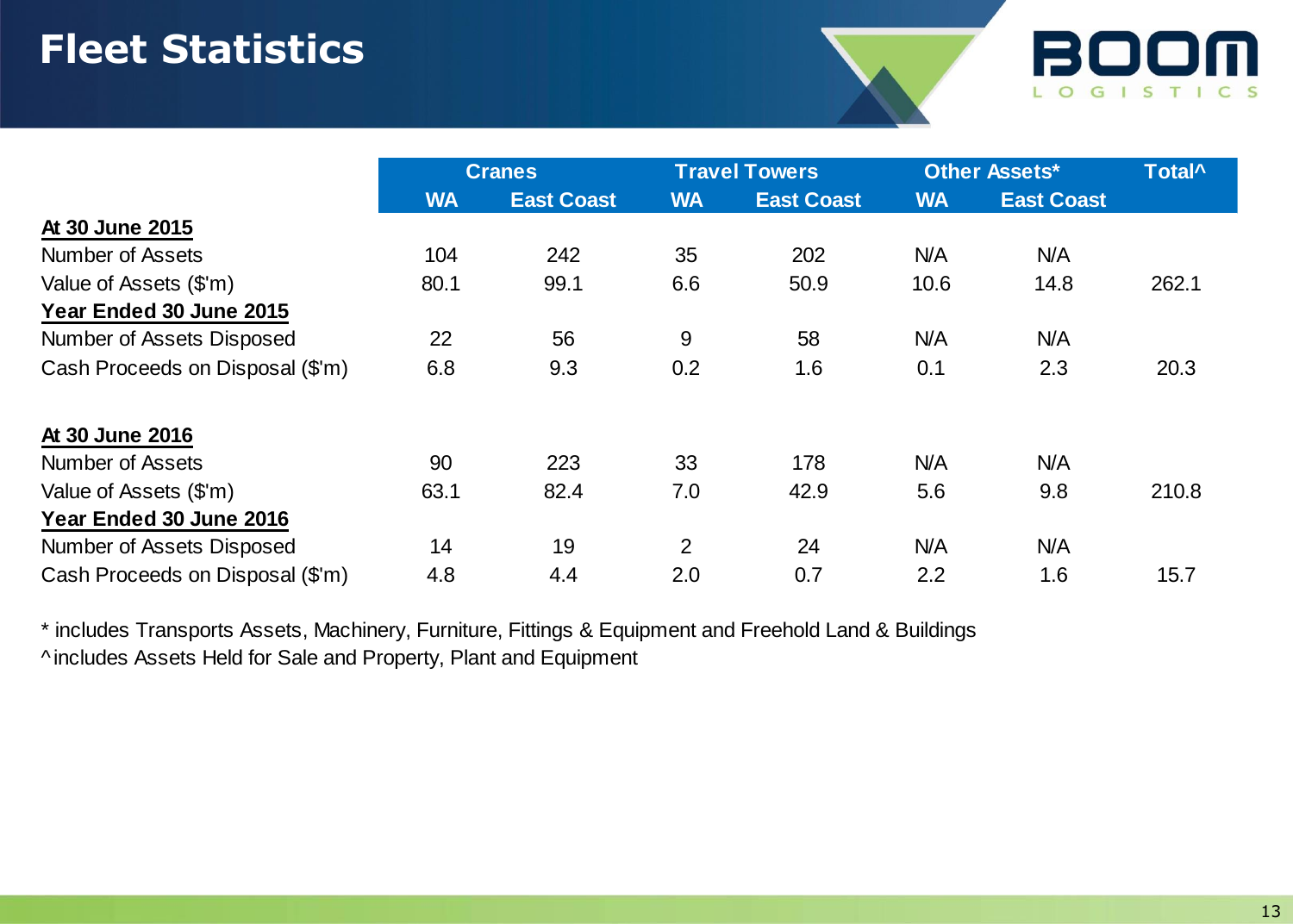### **Asset Utilisation**

- Movement in crane utilisation reflects both asset sales and patterns of demand from customers
	- Sales of cranes with capacity less than 55 tonnes is driving the increase in utilisation
	- Utilisation of cranes with capacity 56-199 tonnes has dropped in line with demand from resources customers. Assets are required to fulfil the contracts customer but demand is driving lower utilisation
	- Utilisation of 300 tonne+ cranes has increased reflecting the work conducted in H2 of FY16 in the infrastructure market

| <b>Cranes</b>         | <b>FY2015</b>      | <b>FY2016</b>      |  |  |
|-----------------------|--------------------|--------------------|--|--|
|                       | 30-Jun-15          | 30-Jun-16          |  |  |
| <b>Crane Capacity</b> | <b>Utilisation</b> | <b>Utilisation</b> |  |  |
| 0-25 tonne            | 76%                | 82%                |  |  |
| 26-55 tonne           | 72%                | 72%                |  |  |
| 56-100 tonne          | 83%                | 70%                |  |  |
| 101-199 tonne         | 71%                | 63%                |  |  |
| 200-299 tonne         | 74%                | 73%                |  |  |
| 300 tonne $+$         | 71%                | 87%                |  |  |

- Travel tower utilisation has increased in the higher end 50 metre+ category and decreased in the lower end categories reflecting low customer demand
- Telecommunication and energy sectors have been targeted to increase utilisation of these assets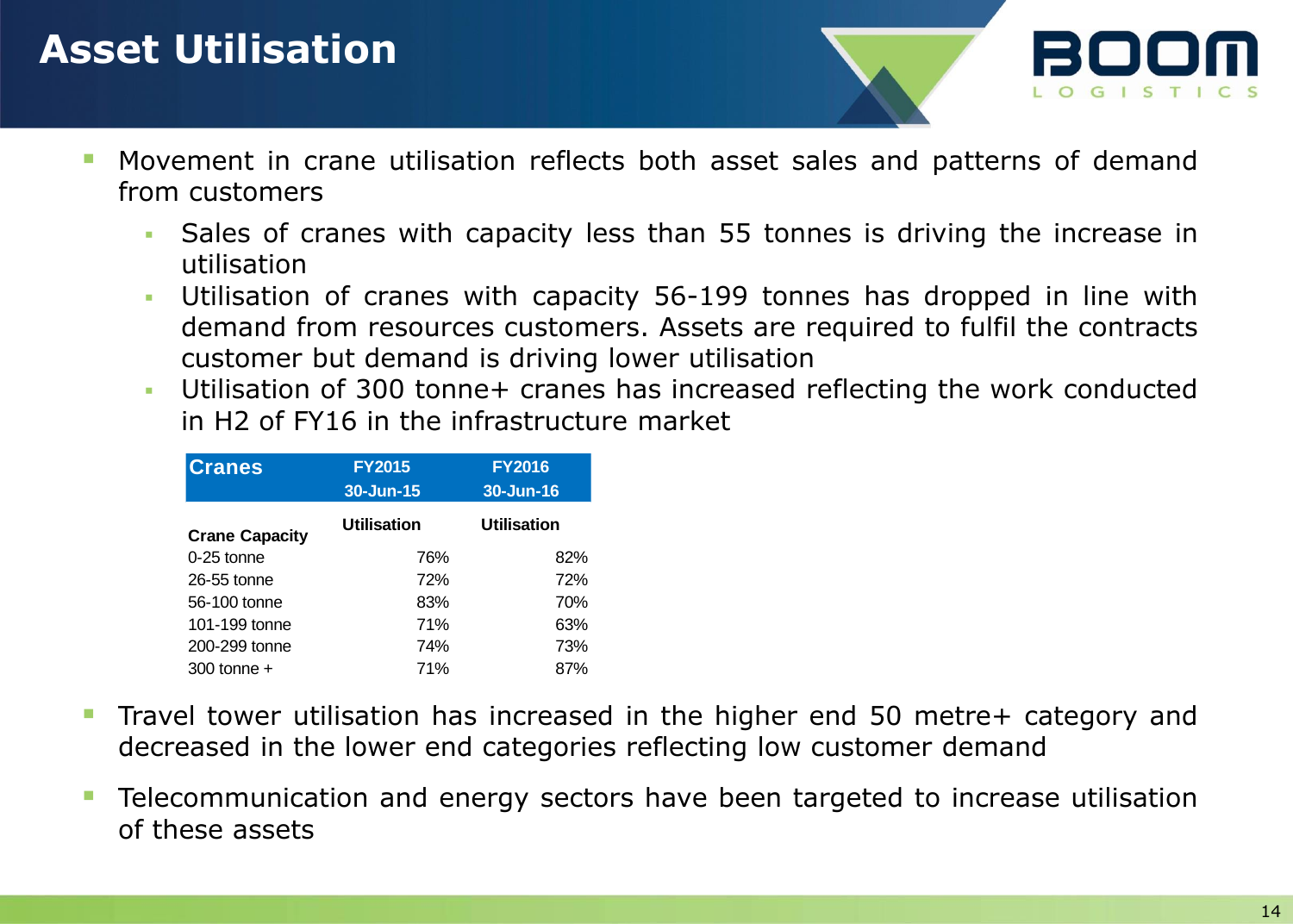



Investor enquiries:

**Brenden Mitchell** Managing Director and Chief Executive Officer

03 9207 2500

**Tim Rogers** Chief Financial Officer

03 9207 2500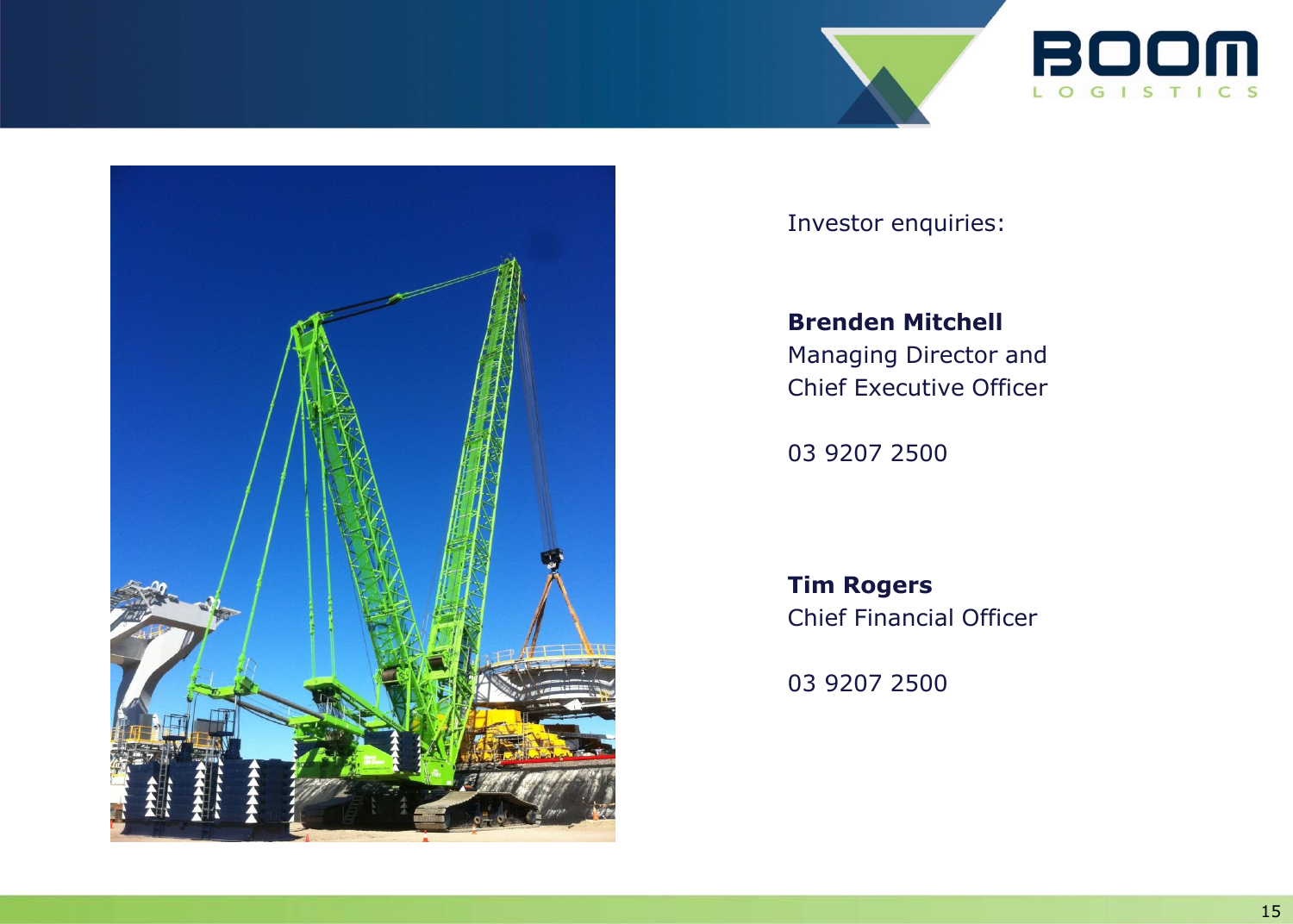

#### **Disclaimer**

This presentation contains certain forward-looking statements with respect to the financial condition, results of operations and business of Boom and certain plans and objectives of the management of Boom. Forward-looking statements can generally be identified by the use of words such as 'project', 'believe', 'foresee', 'plan', 'expect', 'aim', 'potential', 'goal', 'target', 'intend', 'anticipate', 'believe', 'estimate', 'may', 'could', 'should', 'will' or similar expressions. All such forward looking statements involve known and unknown risks, significant uncertainties, assumptions, contingencies and other factors, many of which are outside the control of Boom, which may cause the actual results or performance of Boom to be materially different from any future results or performance expressed or implied by such forward looking statements. Such forward-looking statements speak only as of the date of this announcement. Factors that could cause actual results or performance to differ materially include without limitation the following: risks and uncertainties associated with the Australian and global economic environment and capital market conditions, fluctuations in foreign currency exchange and interest rates, competition, Boom's relationships with, and the financial condition of, its suppliers and customers, or legislative changes, or regulatory changes or other changes in the laws which affect Boom's business. The foregoing list of important factors is not exhaustive. There can be no assurance that actual outcomes will not differ materially from these statements. Readers should not place undue reliance on forward looking statements. Except as required by law and ASX Listing Rules, Boom undertakes no obligation to update publicly or otherwise revise any forward looking statement as a result of new information, future events or other factors.